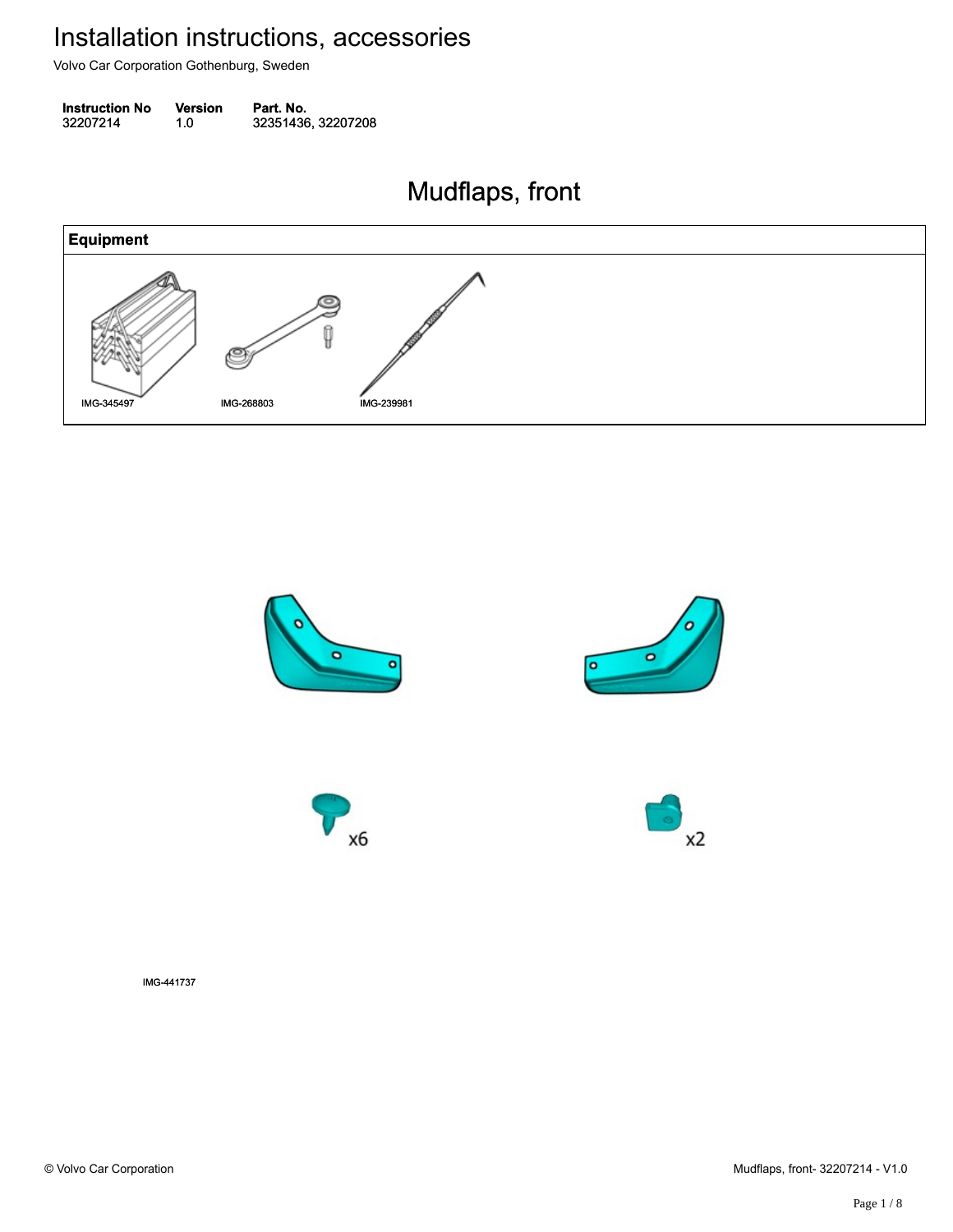Volvo Car Corporation Gothenburg, Sweden

|                 | <b>Information</b>                                                                                                                                                                                                                                                                                                                                                                                                                                                                                                                                                                                                                                                                                   |
|-----------------|------------------------------------------------------------------------------------------------------------------------------------------------------------------------------------------------------------------------------------------------------------------------------------------------------------------------------------------------------------------------------------------------------------------------------------------------------------------------------------------------------------------------------------------------------------------------------------------------------------------------------------------------------------------------------------------------------|
| 1               | Read through all of the instructions before starting installation.<br>Notifications and warning texts are for your safety and to<br>minimise the risk of something breaking during installation.<br>Ensure that all tools stated in the instructions are available<br>before starting installation.<br>Certain steps in the instructions are only presented in the form of<br>images. Explanatory text is also given for more complicated<br>steps.<br>In the event of any problems with the instructions or the<br>accessory, contact your local Volvo dealer.                                                                                                                                      |
|                 | <b>Color symbols</b>                                                                                                                                                                                                                                                                                                                                                                                                                                                                                                                                                                                                                                                                                 |
| 2<br>IMG-400010 | Note!<br>This colour chart displays (in colour print and electronic<br>version) the importance of the different colours used in the<br>images of the method steps.<br>1. Used for focused component, the component with<br>which you will do something.<br>2. Used as extra colors when you need to show or<br>differentiate additional parts.<br>3. Used for attachments that are to be removed/installed.<br>May be screws, clips, connectors, etc.<br>4. Used when the component is not fully removed from<br>the vehicle but only hung to the side.<br>5. Used for standard tools and special tools.<br>6. Used as background color for vehicle components.<br>7. Used for accessory components. |
|                 | Preparation                                                                                                                                                                                                                                                                                                                                                                                                                                                                                                                                                                                                                                                                                          |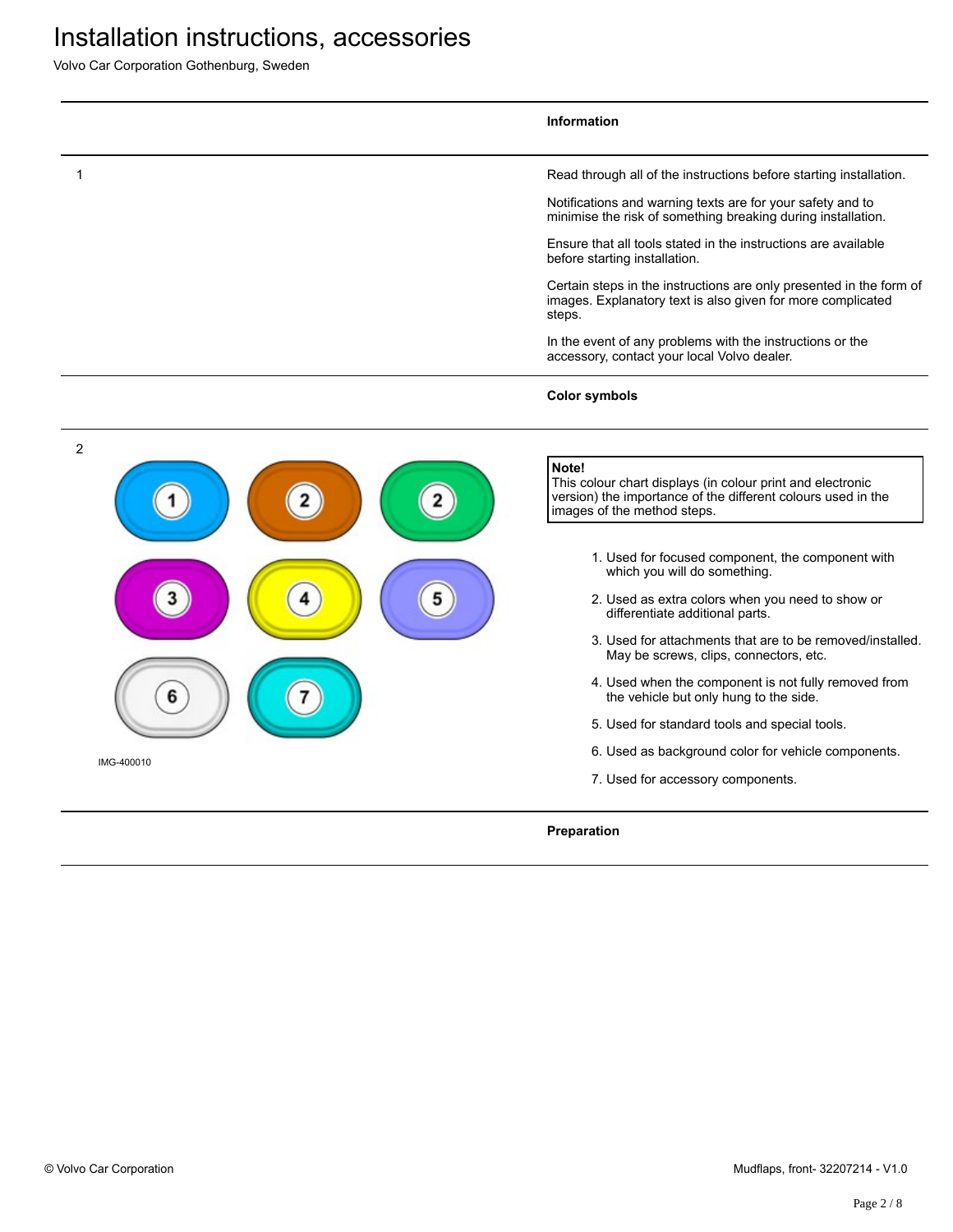Volvo Car Corporation Gothenburg, Sweden



Remove the marked part.



Remove the marked part.

**Removal**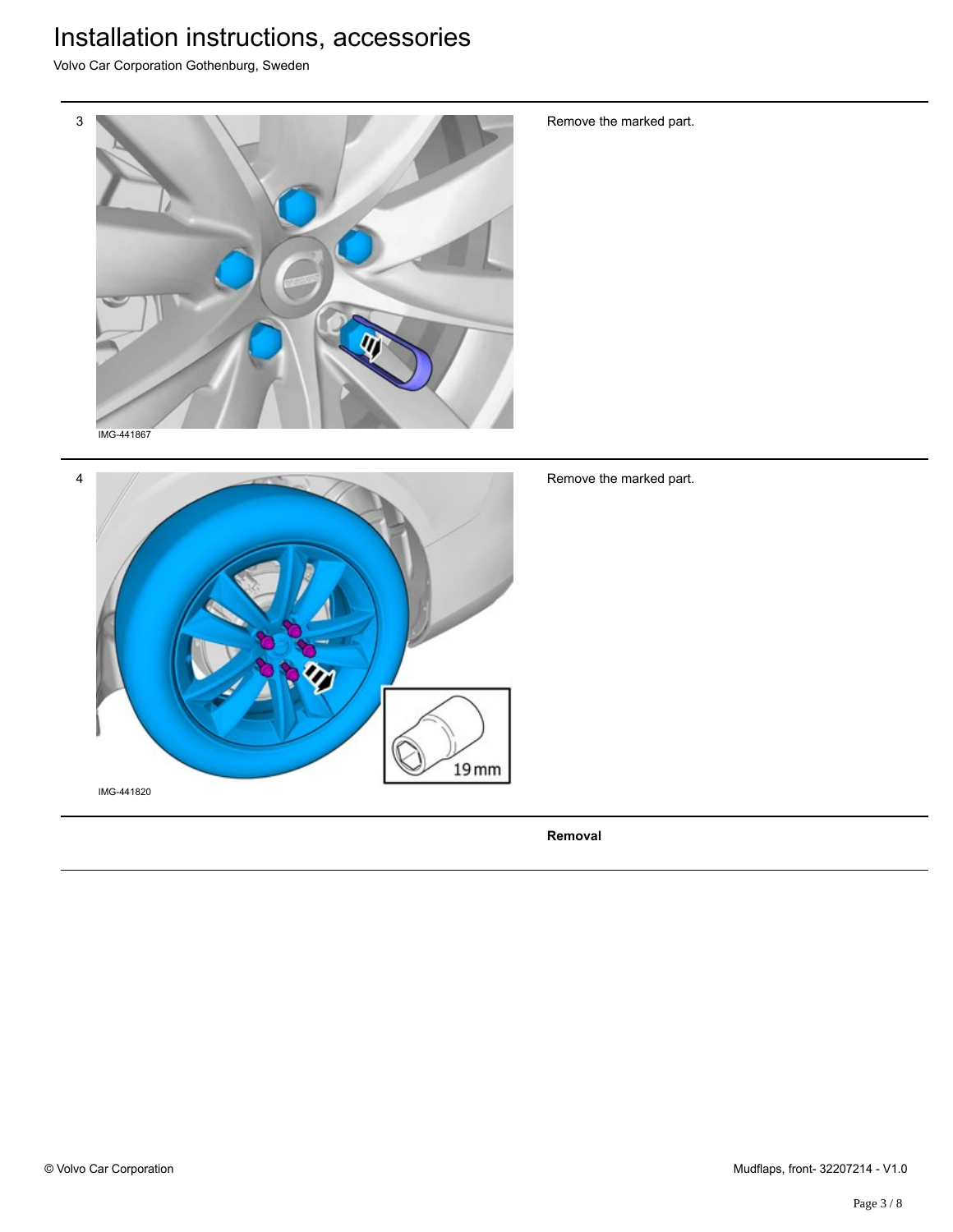Volvo Car Corporation Gothenburg, Sweden





Remove the screws.

**Preparation**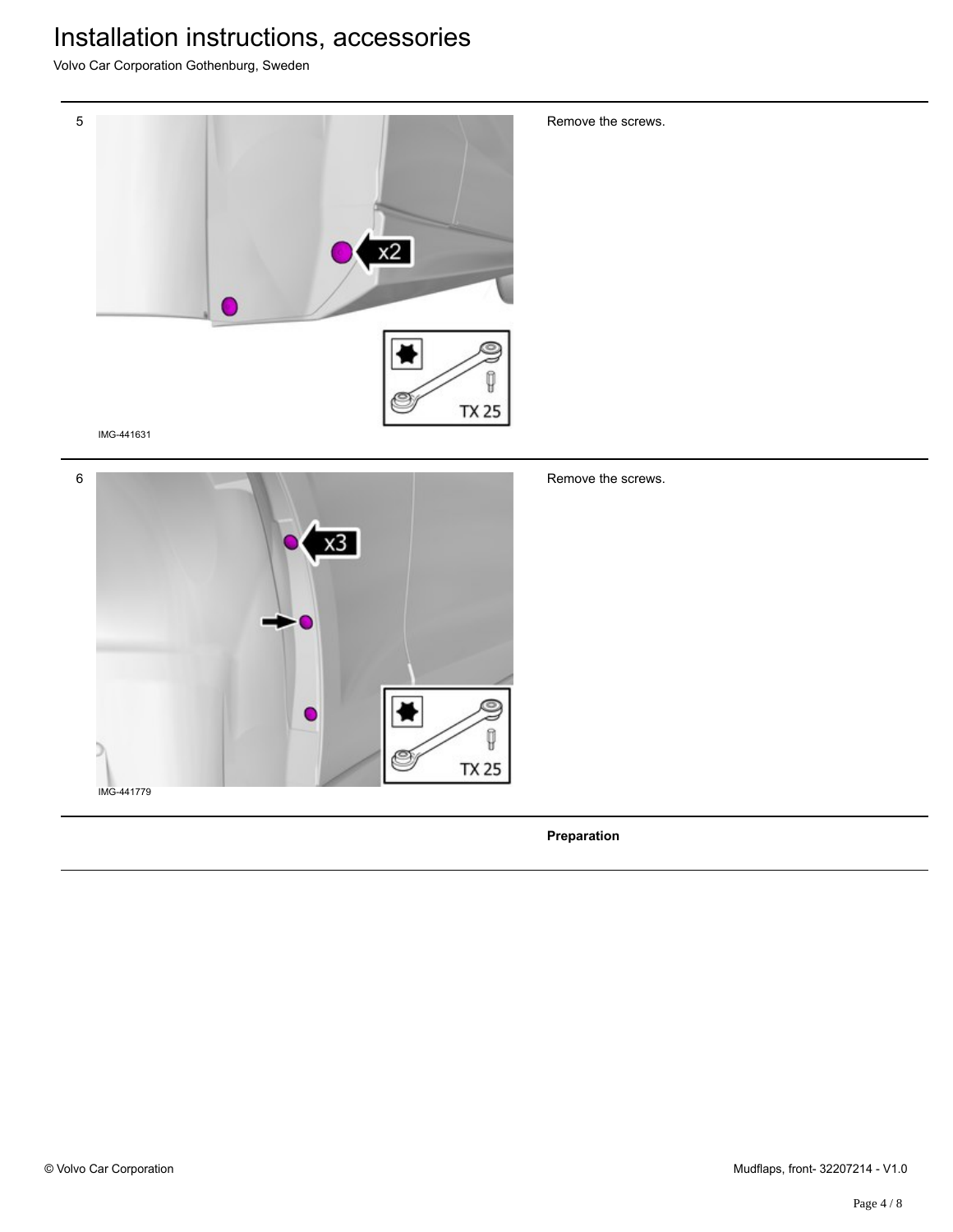Volvo Car Corporation Gothenburg, Sweden



IMG-441633



Clean the surfaces.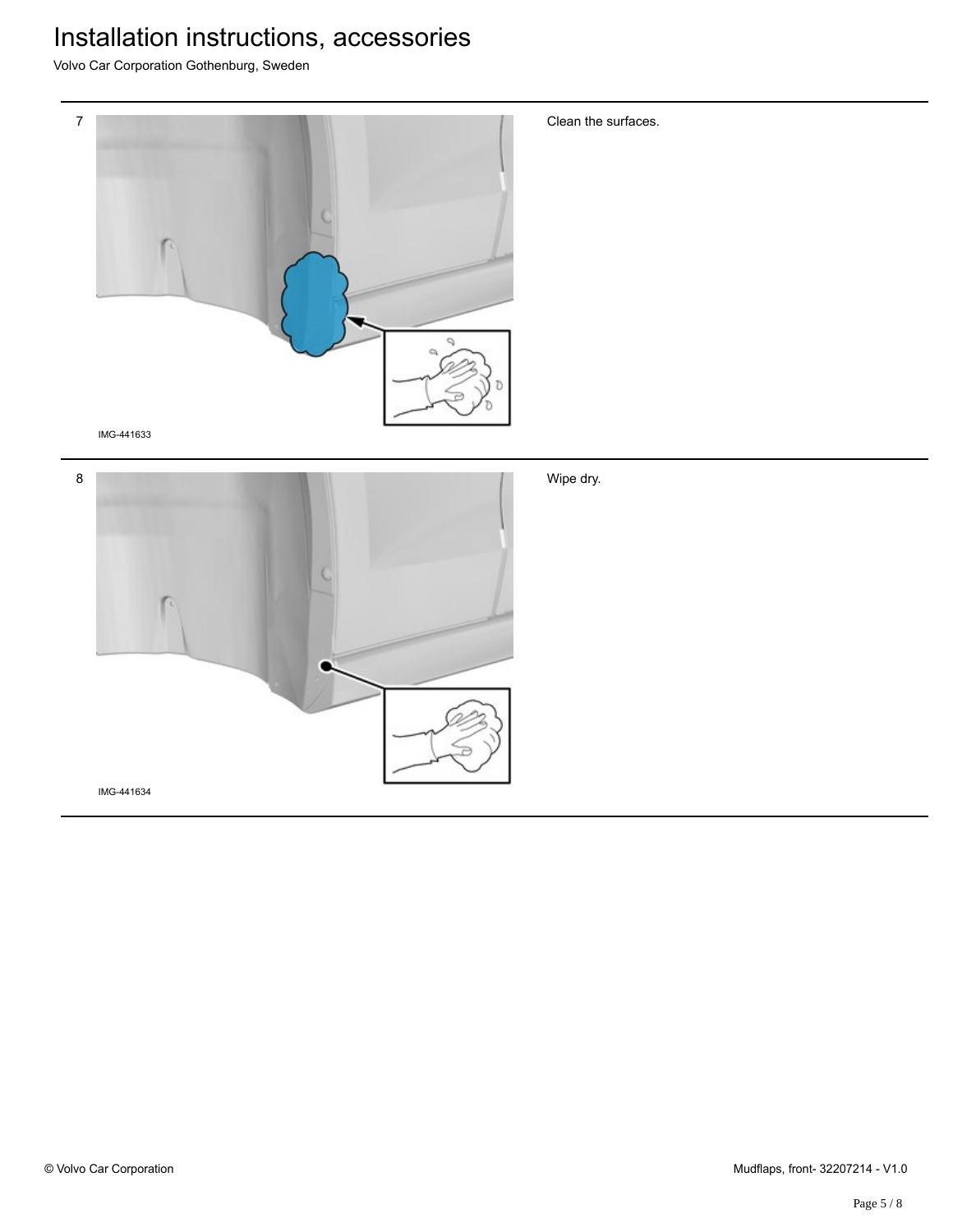Volvo Car Corporation Gothenburg, Sweden



Fold marked part aside.

**Accessory installation**



Install component that comes with the accessory kit.

IMG-441860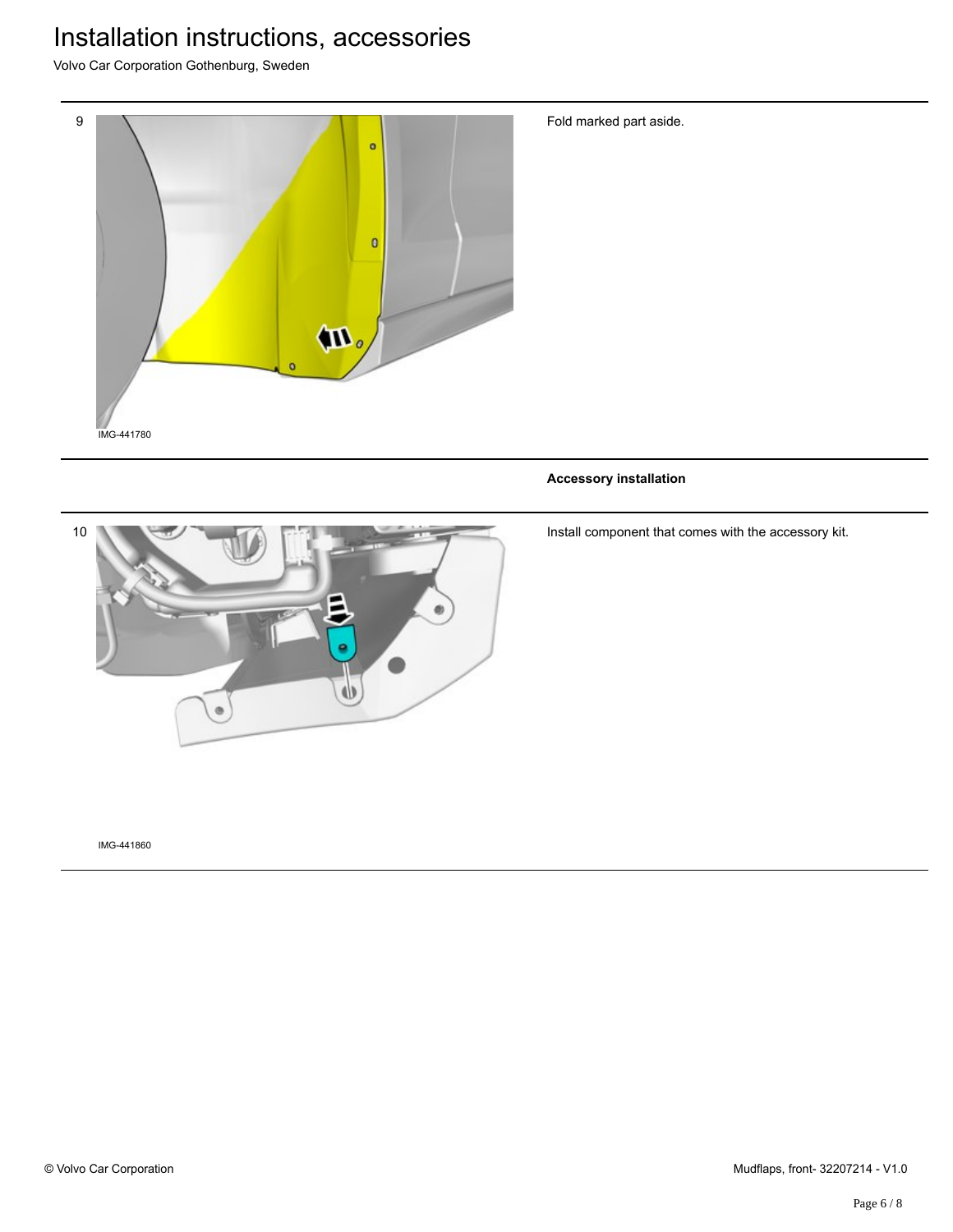Volvo Car Corporation Gothenburg, Sweden



Locate the existing holes.

Make a hole, using the tool indicated.

IMG-441853



Install components that come with the accessory kit.

IMG-441863